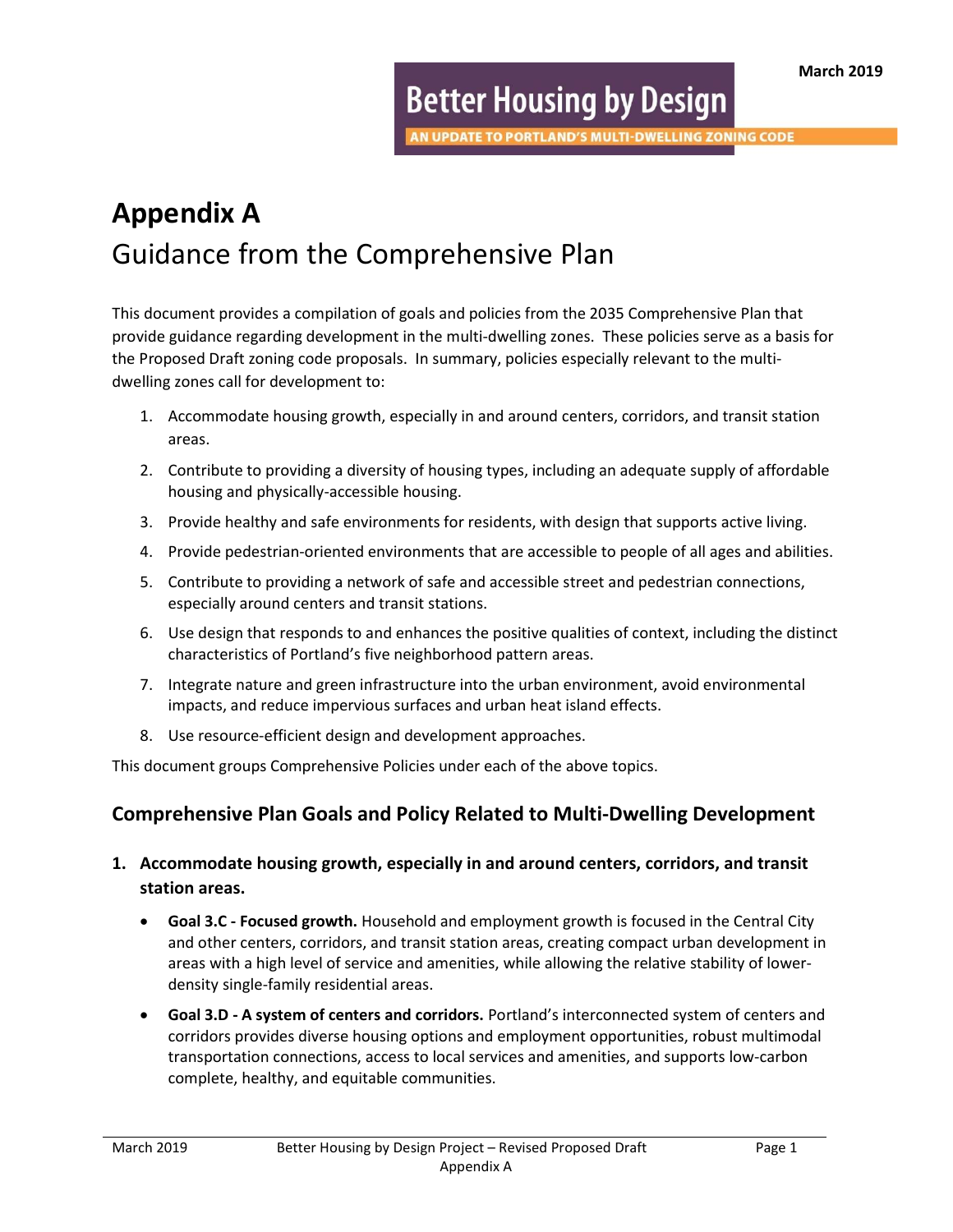- Policy 3.2 Growth and stability. Direct the majority of growth and change to centers, corridors, and transit station areas, allowing the continuation of the scale and characteristics of Portland's residential neighborhoods.
- Policy 3.12 Role of centers. Enhance centers as anchors of complete neighborhoods that include concentrations of commercial and public services, housing, employment, gathering places, and green spaces.
- Policy 3.14 Housing in centers. Provide housing capacity for enough population to support a broad range of commercial services, focusing higher-density housing within a half-mile of the center core.
- Policy 3.32 Housing. Provide for a wide range of housing types in Town Centers, which are intended to generally be larger in scale than the surrounding residential areas. There should be sufficient zoning capacity within a half-mile walking distance of a Town Center to accommodate 7,000 households.
- Policy 3.36 Housing. Provide for a wide range of housing types in Neighborhood Centers, which are intended to generally be larger in scale than the surrounding residential areas, but smaller than Town Centers. There should be sufficient zoning capacity within a half-mile walking distance of a Neighborhood Center to accommodate 3,500 households.
- Policy 3.39 Growth. Expand the range of housing and employment opportunities in the Inner Ring Districts. Emphasize growth that replaces gaps in the historic urban fabric, such as redevelopment of surface parking lots and 20th century auto-oriented development.
- Policy 3.48 Integrated land use and mobility. Enhance Civic Corridors as distinctive places that are models of ecological urban design, with transit-supportive densities of housing and employment, prominent street trees and other green features, and high-quality transit service and pedestrian and bicycle facilities.
- Policy 3.52 Neighborhood Corridors. Enhance Neighborhood Corridors as important places that support vibrant neighborhood business districts with quality multi-family housing, while providing transportation connections that link neighborhoods.
- Policy 3.53 Transit-oriented development. Encourage transit-oriented development and transit-supportive concentrations of housing and jobs, and multimodal connections at and adjacent to high-capacity transit stations.
- Policy 3.56 Center stations. Encourage transit stations in centers to provide high density concentrations of housing and commercial uses that maximize the ability of residents to live close to both high-quality transit and commercial services.
- Policy 3.58 Transit neighborhood stations. Encourage concentrations of mixed-income residential development and supportive commercial services close to transit neighborhood stations. Transit neighborhood stations serve mixed-use areas that are not in major centers.
- Policy 4.20 Walkable scale. Focus services and higher-density housing in the core of centers to support a critical mass of demand for commercial services and more walkable access for customers.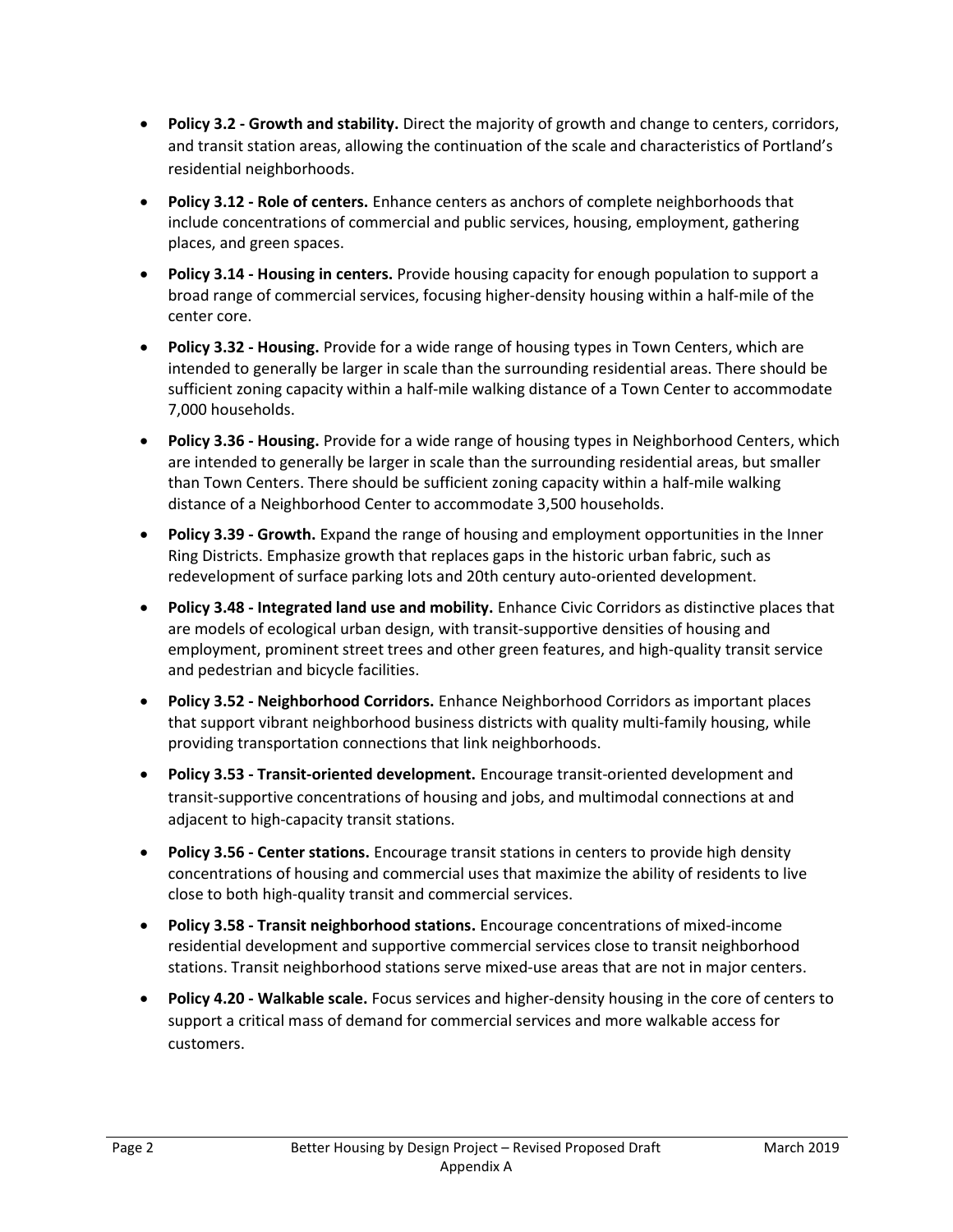- Policy 5.5 Housing in centers. Apply zoning in and around centers that allows for and supports a diversity of housing that can accommodate a broad range of households, including multidwelling and family-friendly housing options.
- Policy 5.6 Middle housing. Enable and encourage development of middle housing. This includes multi-unit or clustered residential buildings that provide relatively smaller, less expensive units; more units; and a scale transition between the core of the mixed use center and surrounding single family areas. Where appropriate, apply zoning that would allow this within a quarter mile of designated centers, corridors with frequent service transit, high capacity transit stations, and within the Inner Ring around the Central City.
- Policy 5.8 Physically-accessible housing. Allow and support a robust and diverse supply of affordable, accessible housing to meet the needs of older adults and people with disabilities, especially in centers, station areas, and other places that are proximate to services and transit.
- Policy 5.22 New development in opportunity areas. Locate new affordable housing in areas that have high/medium levels of opportunity in terms of access s to active transportation, jobs, open spaces, high-quality schools, and supportive services and amenities.
- Policy 5.23 Higher-density housing. Locate higher-density housing, including units that are affordable and accessible, in and around centers to take advantage of the access to active transportation, jobs, open spaces, schools, and various services and amenities.
- Policy 5.31 Household prosperity. Facilitate expanding the variety of types and sizes of affordable housing units, and do so in locations that provide low-income households with greater access to convenient transit and transportation, education and training opportunities, the Central City, industrial districts, and other employment areas.
- Policy 5.32 Affordable housing in centers. Encourage income diversity in and around centers by allowing a mix of housing types and tenures.

## 2. Contribute to providing a diversity of housing types, including an adequate supply of affordable housing and physically-accessible housing.

- Goal 5.A Housing diversity. Portlanders have access to high-quality affordable housing that accommodates their needs, preferences, and financial capabilities in terms of different types, tenures, density, sizes, costs, and locations.
- Goal 5.D Affordable housing. Portland has an adequate supply of affordable housing units to meet the needs of residents vulnerable to increasing housing costs.
- Policy 4.15 Residential area continuity and adaptability. Encourage more housing choices to accommodate a wider diversity of family sizes, incomes, and ages, and the changing needs of households over time. Allow adaptive reuse of existing buildings, the creation of accessory dwelling units, and other arrangements that bring housing diversity that is compatible with the general scale and patterns of residential areas.
- Policy 5.4 Housing types. Encourage new and innovative housing types that meet the evolving needs of Portland households, and expand housing choices in all neighborhoods. These housing types include but are not limited to single-dwelling units; multi-dwelling units; accessory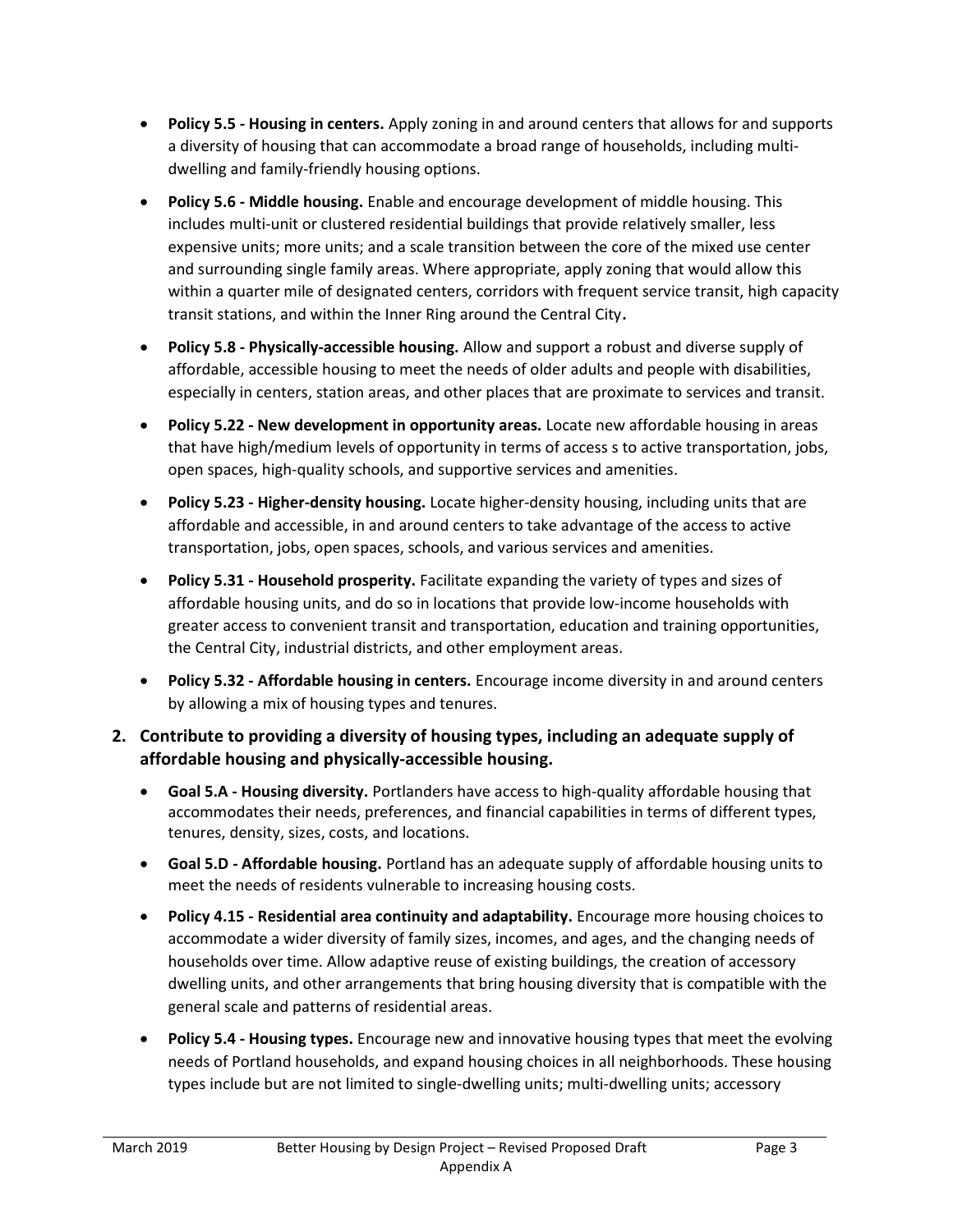dwelling units; small units; pre-fabricated homes such as manufactured, modular, and mobile homes; co-housing; and clustered housing/clustered services.

- Policy 5.5 Housing in centers. Apply zoning in and around centers that allows for and supports a diversity of housing that can accommodate a broad range of households, including multidwelling and family-friendly housing options.
- Policy 5.6 Middle housing. Enable and encourage development of middle housing. This includes multi-unit or clustered residential buildings that provide relatively smaller, less expensive units; more units; and a scale transition between the core of the mixed use center and surrounding single family areas. Where appropriate, apply zoning that would allow this within a quarter mile of designated centers, corridors with frequent service transit, high capacity transit stations, and within the Inner Ring around the Central City.
- Policy 5.7 Adaptable housing. Encourage adaption of existing housing and the development of new housing that can be adapted in the future to accommodate the changing variety of household types.
- Policy 5.8 Physically-accessible housing. Allow and support a robust and diverse supply of affordable, accessible housing to meet the needs of older adults and people with disabilities, especially in centers, station areas, and other places that are proximate to services and transit.
- Policy 5.9 Accessible design for all. Encourage new construction and retrofitting to create physically-accessible housing, extending from the individual unit to the community, through the use of Universal Design Principles.
- Policy 5.19 Aging in place. Encourage a range of housing options and supportive environments to enable older adults to remain in their communities as their needs change.
- Policy 5.23 Higher-density housing. Locate higher-density housing, including units that are affordable and accessible, in and around centers to take advantage of the access to active transportation, jobs, open spaces, schools, and various services and amenities.
- Policy 5.31 Household prosperity. Facilitate expanding the variety of types and sizes of affordable housing units, and do so in locations that provide low-income households with greater access to convenient transit and transportation, education and training opportunities, the Central City, industrial districts, and other employment areas.
- Policy 5.32 Affordable housing in centers. Encourage income diversity in and around centers by allowing a mix of housing types and tenures.
- Policy 5.36 Impact of regulations on affordability. Evaluate how existing and new regulations affect private development of affordable housing, and minimize negative impacts where possible. Avoid regulations that facilitate economically-exclusive neighborhoods.
- Policy 5.38 Workforce housing. Encourage private development of a robust supply of housing that is affordable to moderate-income households located near convenient multimodal transportation that provides access to education and training opportunities, the Central City, industrial districts, and other employment areas.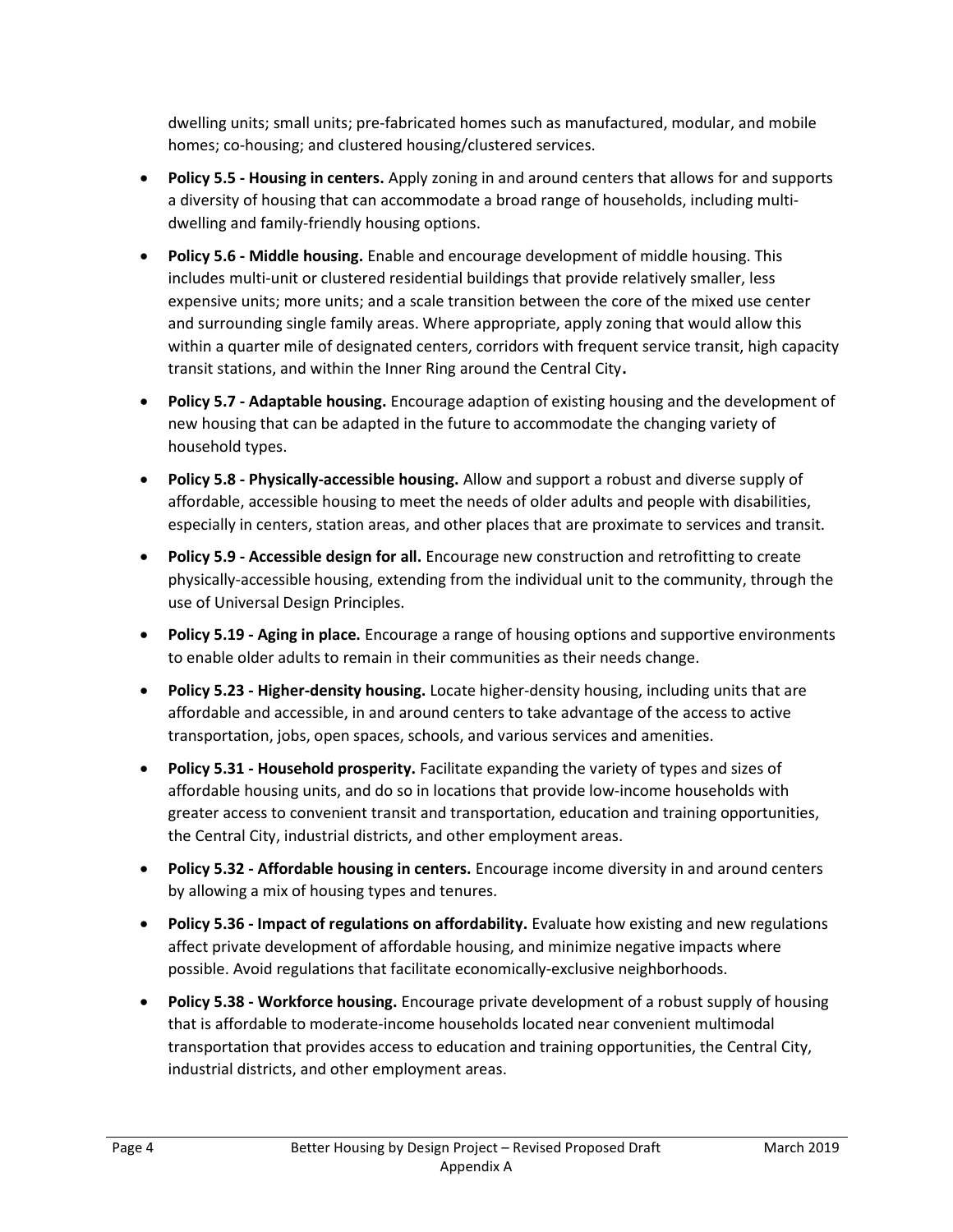- Policy 5.39 Compact single-family options. Encourage development and preservation of small resource-efficient and affordable single-family homes in all areas of the city.
- Policy 5.43 Variety in homeownership opportunities. Encourage a variety of ownership opportunities and choices by allowing and supporting including but not limited to condominiums, cooperatives, mutual housing associations, limited equity cooperatives, land trusts, and sweat equity.
- 3. Provide healthy and safe environments for residents, with design that supports active living.
	- Goal 5.C Healthy connected city. Portlanders live in safe, healthy housing that provides convenient access to jobs and to goods and services that meet daily needs. This housing is connected to the rest of the city and region by safe, convenient, and affordable multimodal transportation.
	- Policy 4.10 Design for active living. Encourage development and building and site design that promotes a healthy level of physical activity in daily life.
	- Policy 4.11 Access to light and air. Provide for public access to light and air by managing and shaping the height and mass of buildings while accommodating urban-scale development.
	- Policy 4.12 Privacy and solar access. Encourage building and site designs that consider privacy and solar access for residents and neighbors while accommodating urban-scale development.
	- Policy 4.13 Crime-preventive design. Encourage building, site, and public infrastructure design approaches that help prevent crime.
	- Policy 4.14 Fire prevention and safety. Encourage building and site design that improves fire prevention, safety, and reduces seismic risks.
	- Policy 4.25 Residential uses on busy streets. Improve the livability of places and streets with high motor vehicle volumes. Encourage landscaped front setbacks, street trees, and other design approaches to buffer residents from street traffic.
	- Policy 4.87 Growing food. Increase opportunities to grow food for personal consumption, donation, sales, and educational purposes.
	- Policy 5.47 Healthy housing. Encourage development and maintenance of all housing, especially multi-dwelling housing, that protects the health and safety of residents and encourages healthy lifestyles and active living.
	- Policy 5.49 Housing quality. Encourage housing that provides high indoor air quality, access to sunlight and outdoor spaces, and is protected from excessive noise, pests, and hazardous environmental conditions.
	- Policy 5.51 Healthy and active living. Encourage housing that provides features supportive of healthy eating and active living such as useable open areas, recreation areas, community gardens, crime-preventive design, and community kitchens in multifamily housing.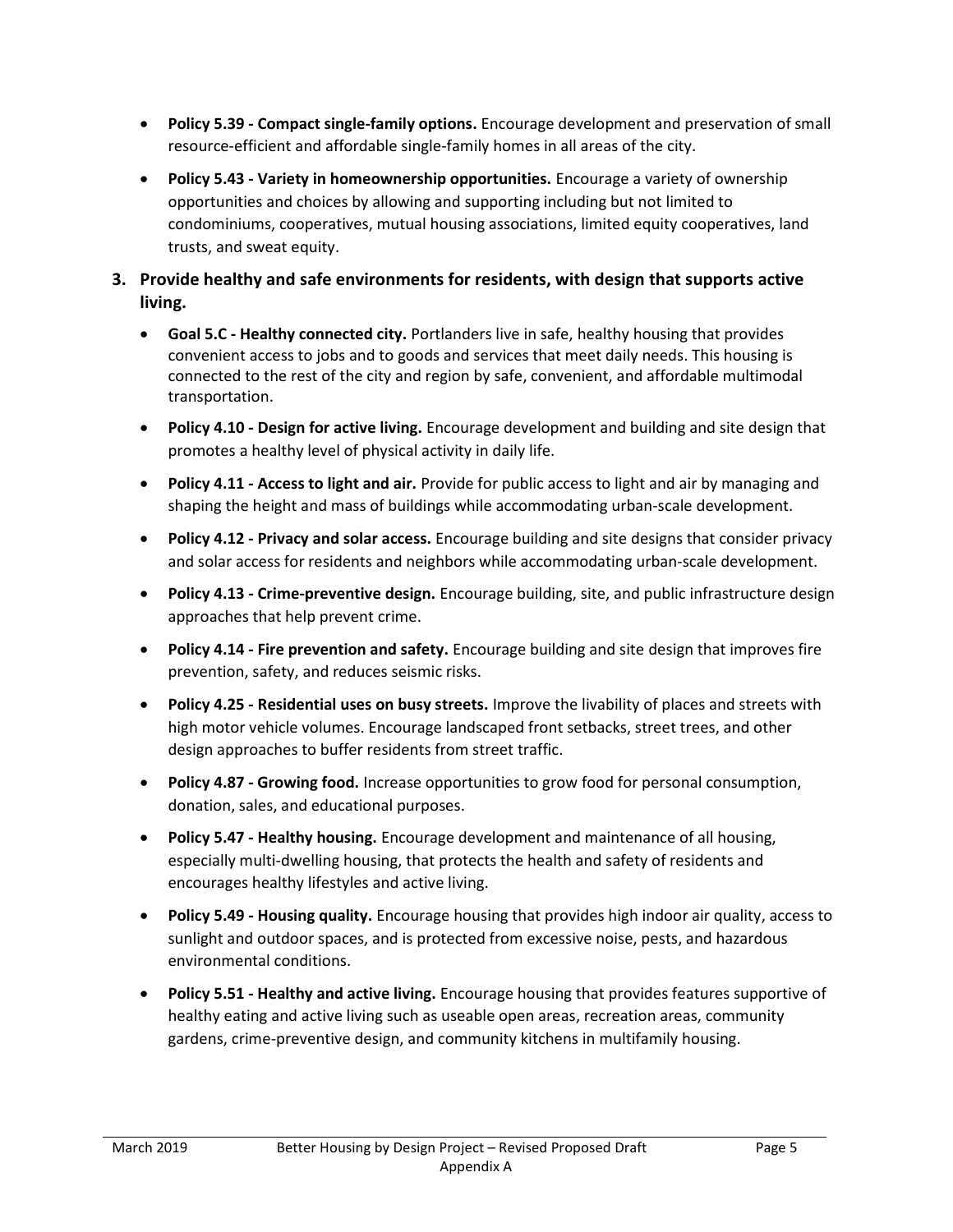- Policy 5.52 Walkable surroundings. Encourage active transportation in residential areas through the development of pathways, sidewalks, and high-quality onsite amenities such as secure bicycle parking.
- Policy 5.53 Responding to social isolation. Encourage site designs and relationship to adjacent developments that reduce social isolation for groups that often experience it, such as older adults, people with disabilities, communities of color, and immigrant communities.
- 4. Provide pedestrian-oriented environments that are accessible to people of all ages and abilities.
	- Policy 3.4 All ages and abilities. Strive for a built environment that provides a safe, healthful, and attractive environment for people of all ages and abilities.
	- Policy 4.5 Pedestrian-oriented design. Enhance the pedestrian experience throughout Portland through public and private development that creates accessible, safe, and attractive places for all those who walk and/or use wheelchairs or other mobility devices.
	- Policy 4.6 Street orientation. Promote building and site designs that enhance the pedestrian experience with windows, entrances, pathways, and other features that provide connections to the street environment.
	- Policy 4.7 Development and public spaces. Guide development to help create high-quality public places and street environments while considering the role of adjacent development in framing, shaping, and activating the public space of streets and urban parks.
	- Policy 4.8 Alleys. Encourage the continued use of alleys for parking access, while preserving pedestrian access. Expand the number of alley-facing accessory dwelling units.
	- Policy 4.20 Walkable scale. Focus services and higher-density housing in the core of centers to support a critical mass of demand for commercial services and more walkable access for customers.
	- Policy 9.58 Off-street parking. Limit the development of new parking spaces to achieve land use, transportation, and environmental goals, especially in locations with frequent transit service. Regulate off-street parking to achieve mode share objectives, promote compact and walkable urban form, encourage lower rates of car ownership, and promote the vitality of commercial and employment areas. Use transportation demand management and pricing of parking in areas with high parking demand. Strive to provide adequate but not excessive offstreet parking where needed, consistent with the preceding practices.

### 5. Contribute to providing a network of safe and accessible street and pedestrian connections, especially around centers and transit stations.

 Goal 9.B - Multiple goals. Portland's transportation system is funded and maintained to achieve multiple goals and measurable outcomes for people and the environment. The transportation system is safe, complete, interconnected, multimodal, and fulfills daily needs for people and businesses.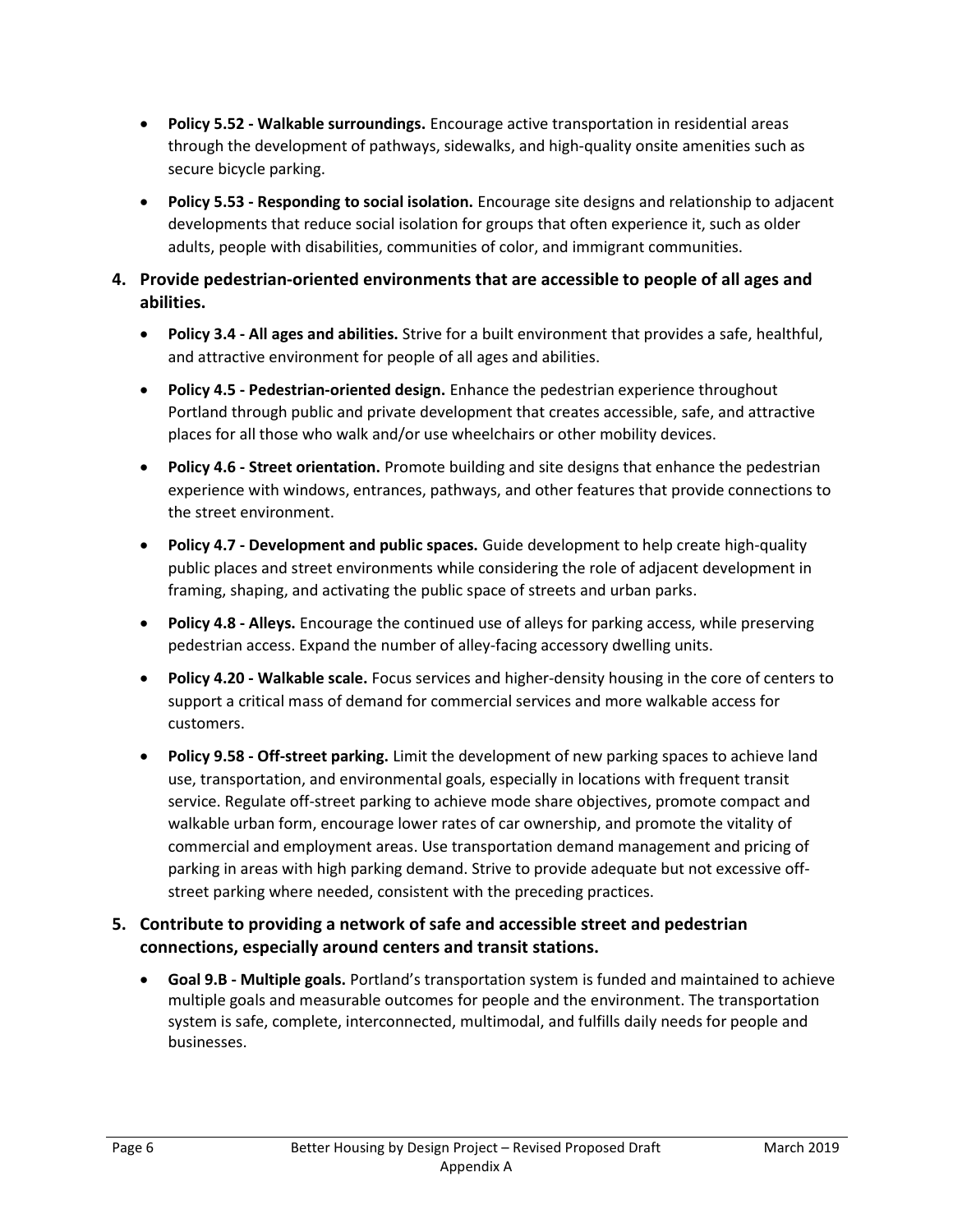- GOAL 9.F Positive health outcomes. The transportation system promotes positive health outcomes and minimizes negative impacts for all Portlanders by supporting active transportation, physical activity, and community and individual health.
- Policy 3.18 Accessibility. Design centers to be compact, safe, attractive, and accessible places, where the street environment makes access by transit, walking, biking, and mobility devices such as wheelchairs, safe and attractive for people of all ages and abilities.
- Policy 3.19 Center connections. Connect centers to each other and to other key local and regional destinations, such as schools, parks, and employment areas, by pedestrian trails and sidewalks, bicycle sharing, bicycle routes, frequent and convenient transit, and electric vehicle charging stations. Prepare and adopt future street plans for centers that currently have poor street connectivity, especially where large commercial parcels are planned to receive significant additional housing density.
- Policy 3.37 Transportation. Design Neighborhood Centers as multimodal transportation hubs that are served by frequent-service transit and optimize pedestrian and bicycle access from adjacent neighborhoods.
- Policy 3.54 Community connections. Integrate transit stations into surrounding communities and enhance pedestrian and bicycle facilities (including bike sharing) to provide safe and accessible connections to key destinations beyond the station area.
- Policy 3.97 Eastern Neighborhoods active transportation. Enhance access to centers, employment areas, and other community destinations in Eastern Neighborhoods by ensuring that corridors have safe and accessible pedestrian and bicycle facilities and creating additional secondary connections that provide low-stress pedestrian and bicycle access.
- Policy 3.99 Western Neighborhoods active transportation. Provide safe and accessible pedestrian and bicycle connections, as well as off-street trail connections, to and from residential neighborhoods.
- Policy 4.23 Design for pedestrian and bicycle access. Provide accessible sidewalks, high-quality bicycle access, and frequent street connections and crossings in centers and corridors.
- Policy 9.17 Pedestrian transportation. Encourage walking as the most attractive mode of transportation for most short trips, within neighborhoods and to centers, corridors, and major destinations, and as a means for accessing transit.
- Policy 9.18 Pedestrian networks. Create more complete networks of pedestrian facilities, and improve the quality of the pedestrian environment.
- Policy 9.47 Connectivity. Establish an interconnected, multimodal transportation system to serve centers and other significant locations. Promote a logical, direct, and connected street system through street spacing guidelines and district-specific street plans found in the Transportation System Plan, and prioritize access to specific places by certain modes in accordance with policies 9.6 and 9.7:
	- $\circ$  Policy 9.6 Transportation strategy for people movement. Implement a prioritization of modes for people movement by making transportation system decisions according to the following ordered list: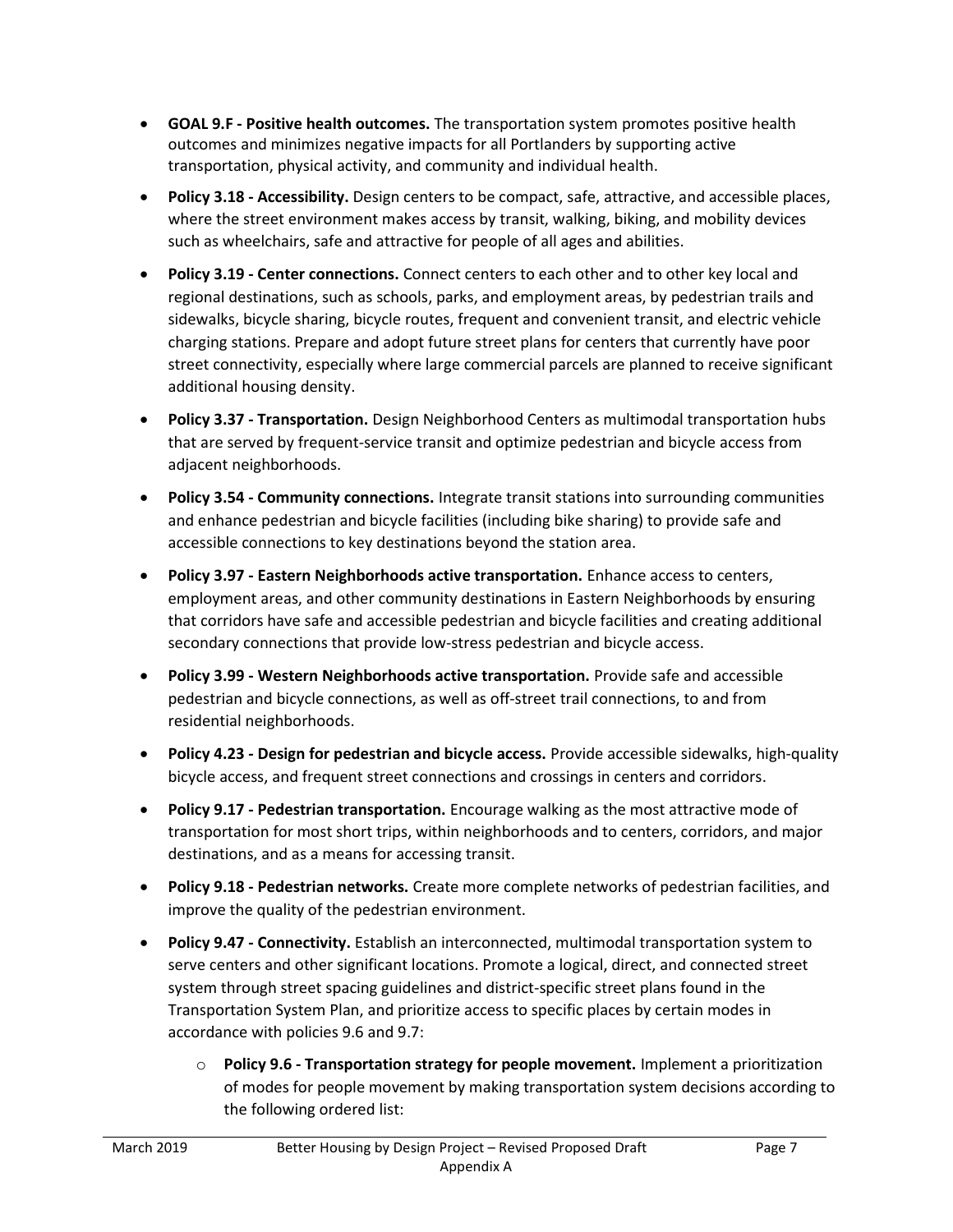- Walking
- Bicycling
- **Transit**
- Taxi / commercial transit / shared vehicles
- **EXEC** 2 Zero emission vehicles
- **•** Other single-occupant vehicles

When implementing this prioritization, ensure that:

- The needs and safety of each group of users are considered, and changes do not make existing conditions worse for the most vulnerable users higher on the ordered list.
- All users' needs are balanced with the intent of optimizing the right of way for multiple modes on the same street.
- When necessary to ensure safety, accommodate some users on parallel streets as part of a multi-street corridor.
- Land use and system plans, network functionality for all modes, other street functions, and complete street policies, are maintained.
- Policy-based rationale is provided if modes lower in the ordered list are prioritized.

#### 6. Use design that responds to and enhances the positive qualities of context, including the distinct characteristics of Portland's five neighborhood pattern areas.

- Goal 4.A Context-sensitive design and development. New development is designed to respond to and enhance the distinctive physical, historic, and cultural qualities of its location, while accommodating growth and change.
- Policy 3.42 Diverse residential areas. Provide a diversity of housing opportunities in the Inner Ring Districts' residential areas. Encourage approaches that preserve or are compatible with existing historic properties in these areas. Acknowledge that these areas are historic assets and should retain their established characteristics and development patterns, even as Inner Ring centers and corridors grow. Apply base zones in a manner that takes historic character and adopted design guidelines into account.
- Policy 3.91 Inner Neighborhoods residential areas. Continue the patterns of small, connected blocks, regular lot patterns, and streets lined by planting strips and street trees in Inner Neighborhood residential areas.
- Policy 3.92 Eastern Neighborhoods street, block, and lot pattern. Guide the evolving street and block system in the Eastern Neighborhoods in ways that build on positive aspects of the area's large blocks, such as opportunities to continue mid-block open space patterns and create new connections through blocks that make it easier to access community destinations.
- Policy 3.93 Eastern Neighborhoods site development. Require that land be aggregated into larger sites before land divisions and other redevelopment occurs. Require site plans which advance design and street connectivity goals.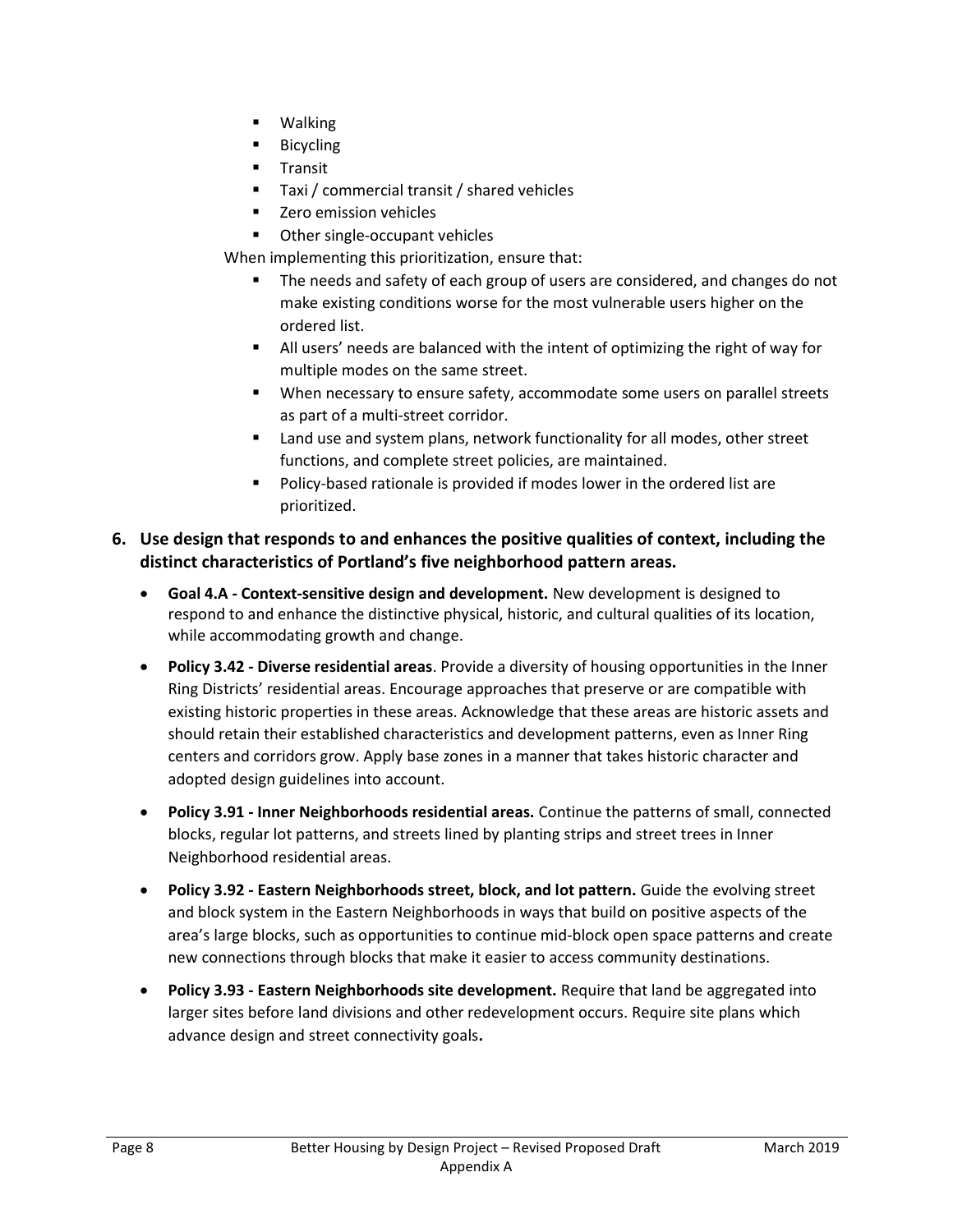- Policy 3.94 Eastern Neighborhoods trees and natural features. Encourage development and right-of-way design that preserves and incorporates Douglas fir trees and groves, and that protects the area's streams, forests, wetlands, steep slopes, and buttes.
- Policy 3.96 Eastern Neighborhoods corridor landscaping. Encourage landscaped building setbacks along residential corridors on major streets.
- Policy 3.98 Western Neighborhoods village character. Enhance the village character of the Western Neighborhoods' small commercial districts and increase opportunities for more people to live within walking distance of these neighborhood anchors.
- Policy 3.100 Western Neighborhoods development. Encourage new development and infrastructure to be designed to minimize impacts on the area's streams, ravines, and forested slopes.
- Policy 4.1 Pattern areas. Encourage building and site designs that respect the unique built natural, historic, and cultural characteristics of Portland's five pattern areas described in Chapter 3: Urban Form.
- Policy 4.2 Community identity. Encourage the development of character-giving design features that are responsive to place and the cultures of communities.
- Policy 4.3 Site and context. Encourage development that responds to and enhances the positive qualities of site and context — the neighborhood, the block, the public realm, and natural features.
- Policy 4.16 Scale and patterns. Encourage design and development that complements the general scale, character, and natural landscape features of neighborhoods. Consider building forms, scale, street frontage relationships, setbacks, open space patterns, and landscaping. Allow for a range of architectural styles and expression.
- Policy 4.25 Residential uses on busy streets. Improve the livability of places and streets with high motor vehicle volumes. Encourage landscaped front setbacks, street trees, and other design approaches to buffer residents from street traffic.
- Policy 4.30 Scale transitions. Create transitions in building scale in locations where higherdensity and higher-intensity development is adjacent to smaller-scale single-dwelling zoning. Ensure that new high-density and large-scale infill development adjacent to single dwelling zones incorporates design elements that soften transitions in scale and limit light and privacy impacts on adjacent residents.
- Policy 4.46 Historic and cultural resource protection. Within statutory requirements for owner consent, identify, protect, and encourage the use and rehabilitation of historic buildings, places, and districts that contribute to the distinctive character and history of Portland's evolving urban environment.
- Policy 4.48 Continuity with established patterns. Encourage development that fills in vacant and underutilized gaps within the established urban fabric, while preserving and complementing historic resources.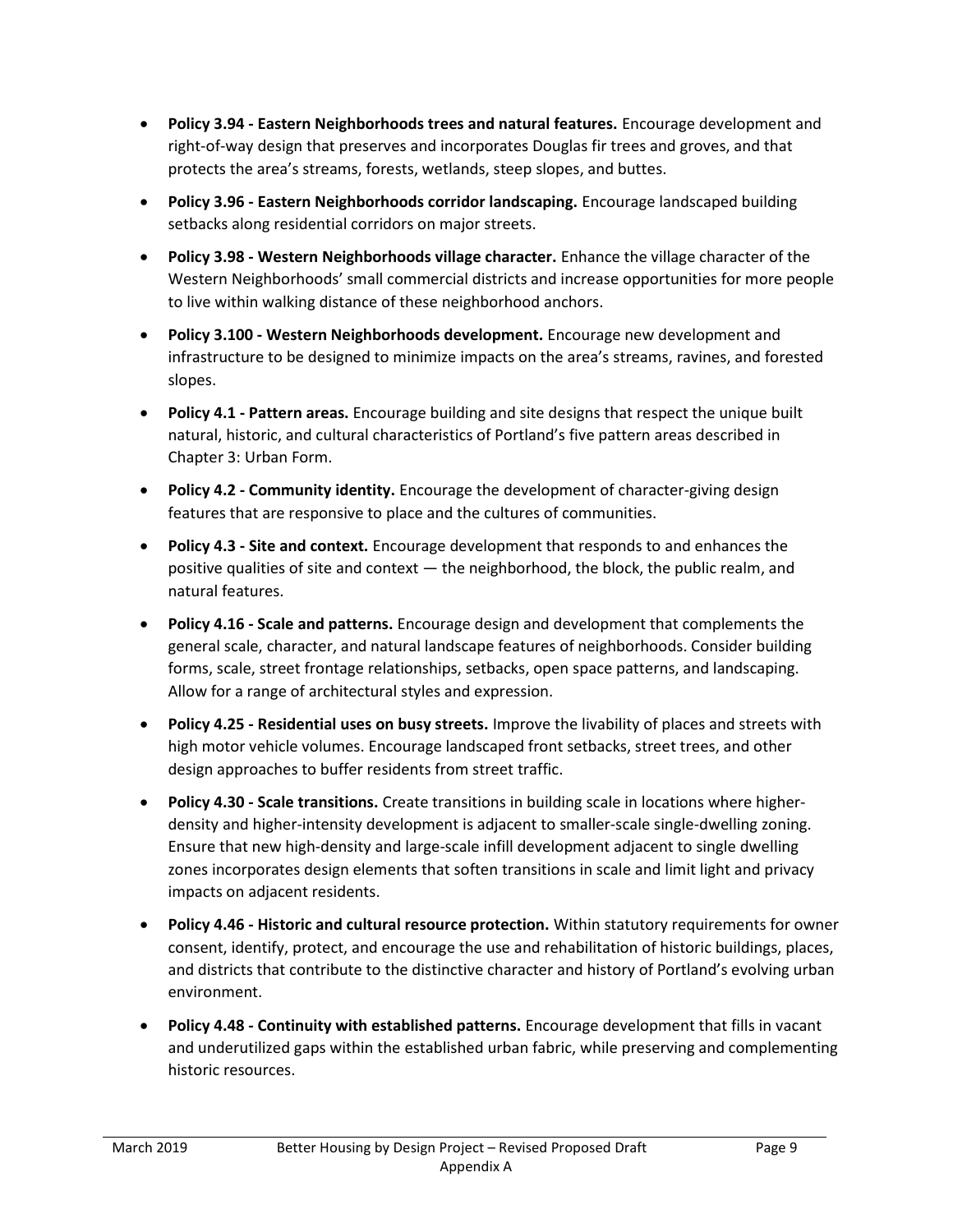#### 7. Integrate nature and green infrastructure into the urban environment, avoid environmental impacts, and reduce impervious surfaces and urban heat island effects.

- Goal 4.C Human and environmental health. Neighborhoods and development are efficiently designed and built to enhance human and environmental health: they protect safety and livability; support local access to healthy food; limit negative impacts on water, hydrology, and air quality; reduce carbon emissions; encourage active and sustainable design; protect wildlife; address urban heat islands; and integrate nature and the built environment.
- Policy 3.7 Integrate nature. Integrate nature and use green infrastructure throughout Portland.
- Policy 3.20 Green infrastructure in centers. Integrate nature and green infrastructure into centers and enhance public views and connections to the surrounding natural features.
- Policy 4.4 Natural features and green infrastructure. Integrate natural and green infrastructure such as trees, green spaces, ecoroofs, gardens, green walls, and vegetated stormwater management systems, into the urban environment. Encourage stormwater facilities that are designed to be a functional and attractive element of public spaces, especially in centers and corridors.
- Policy 4.73 Design with nature. Encourage design and site development practices that enhance, and avoid the degradation of, watershed health and ecosystem services and that incorporate trees and vegetation.
- Policy 4.74 Flexible development options. Encourage flexibility in the division of land, the siting and design of buildings, and other improvements to reduce the impact of development on environmentally-sensitive areas and to retain healthy native and beneficial vegetation and trees.
- Policy 4.75 Low-impact development and best practices. Encourage use of low-impact development, habitat-friendly development, bird-friendly design, and green infrastructure.
- Policy 4.76 Impervious surfaces. Limit use of and strive to reduce impervious surfaces and associated impacts on hydrologic function, air and water quality, habitat connectivity, tree canopy, and urban heat island effects.
- Policy 4.77 Hazards to wildlife. Encourage building, lighting, site, and infrastructure design and practices that provide safe fish and wildlife passage, and reduce or mitigate hazards to birds, bats, and other wildlife.
- Policy 4.83 Urban heat islands. Encourage development, building, landscaping, and infrastructure design that reduce urban heat island effects.
- 8. Use resource-efficient design and development approaches.
	- Policy 4.18 Compact single-family options. Encourage development and preservation of small resource-efficient and affordable single-family homes in all areas of the city.
	- Policy 4.19 Resource efficient and healthy residential design and development. Support resource efficient and healthy residential design and development.